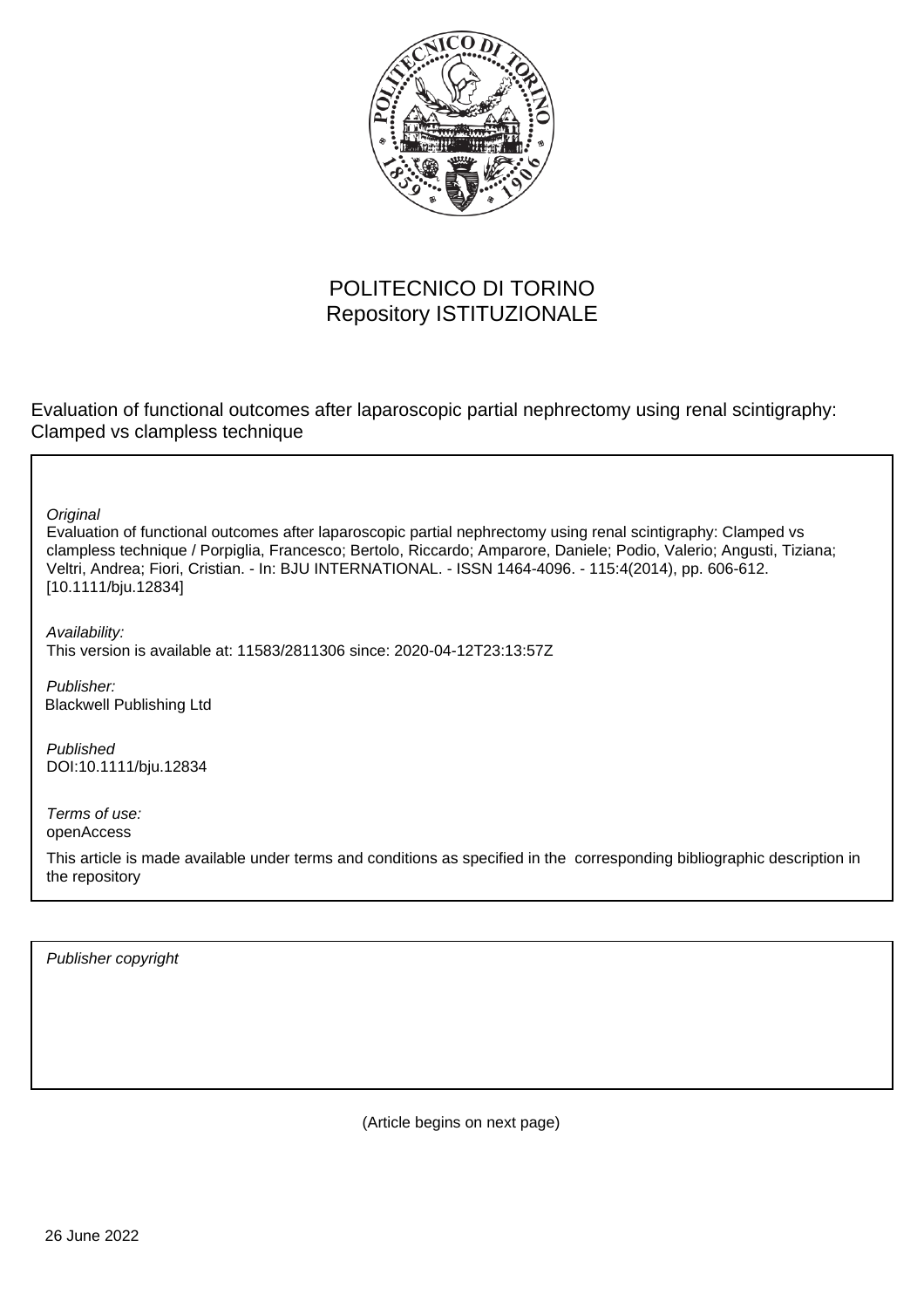# **Evaluation of functional outcomes after laparoscopic partial nephrectomy using renal scintigraphy: clamped vs clampless technique**

Francesco Porpiglia, Riccardo Bertolo, Daniele Amparore, Valerio Podio\*, Tiziana Angusti\*, Andrea Veltri\* and Cristian Fiori

Division of Urology, University of Turin, 'San Luigi Gonzaga' Hospital and \*Division of Radiology and Nuclear Medicine, 'San Luigi Gonzaga' Hospital, Orbassano, Turin, Italy

## **Objectives**

To examine differences in postoperative renal functional outcomes when comparing clampless with conventional laparoscopic partial nephrectomy (LPN) by using renal scintigraphy, and to identify the predictors of poorer postoperative renal functional outcomes after clampless LPN.

## Patients and Methods

Between September 2010 and September 2012, 87 patients with renal masses suitable for LPN were prospectively enrolled in the study. From September 2010 to September 2011, LPN with renal artery clamping was performed and from September 2011 to September 2012 clampless LPN (no clamping of renal artery) was performed. Patients who underwent clampless LPN were unselected and consecutive, and the procedure was performed at the end of surgeon's learning curve. Patients were divided into two groups according to warm ischaemia time (WIT): group A, conventional LPN and group B, clampless-LPN (WIT = 0 min). Demographic and peri-operative data were collected and analysed and functional outcomes were evaluated using biochemical markers and renal scintigraphy at baseline and at 3 months after surgery. The percentage loss of renal function, evaluated according to renal scintigraphy, was calculated.

Chi-squared and Student's *t*-tests were carried out and regression analysis was performed.

### **Results**

Group A was found to be similar to group B in all variables measured except for WIT and blood loss (*P* < 0.001). The percentage reduction in renal scintigraphy values was not significantly different between the groups (reductions of 5% in group A and 6% in group B for split renal function [SRF] and 12% in group A and 17% in group B for estimated renal plasmatic flow [ERPF];  $P = 0.587$  and  $P = 0.083$ , respectively). Multivariate analysis in group B showed that the lower the baseline values of SRF and ERPF, the poorer the postoperative functional outcome of the treated kidney.

## **Conclusions**

In our experience, even clampless LPN was not found to be functionally harmless. The patients who benefitted most from a clampless approach were those with the poorest baseline renal function.

### Keywords

laparoscopy, partial nephrectomy, renal ischaemia, renal scintigraphy, clampless, zero ischaemia

## **Introduction**

Partial nephrectomy has become the preferred treatment for T1 clinical stage renal tumours (<7 cm) [1]. A bloodless field is essential for achieving the best surgical outcomes, and the conventional partial nephrectomy technique includes clamping of the renal artery. The side effect of this is renal ischaemia, which can produce a certain level of ischaemic damage to the kidney. The critical threshold at which such damage is initiated has been extensively studied and is widely thought to be ∼25 min [2–4]. Nevertheless, recent studies have shown that each minute of ischaemia is crucial in determining

the extent of renal damage [5,6] and this has prompted urological surgeons to introduce new techniques aimed at reducing warm ischaemia time (WIT) [7,8]. A desire to achieve the maximum reduction in WIT has led to the concept of partial nephrectomy without renal artery clamping. Laparoscopic partial nephrectomy (LPN), performed using a clampless technique, was introduced with the aim of completely avoiding renal ischaemia and so potentially avoiding postoperative loss of renal function. Whether avoiding renal artery clamping achieves a reduction in related renal damage compared with conventional LPN with clamping of the renal artery is still under investigation. The currently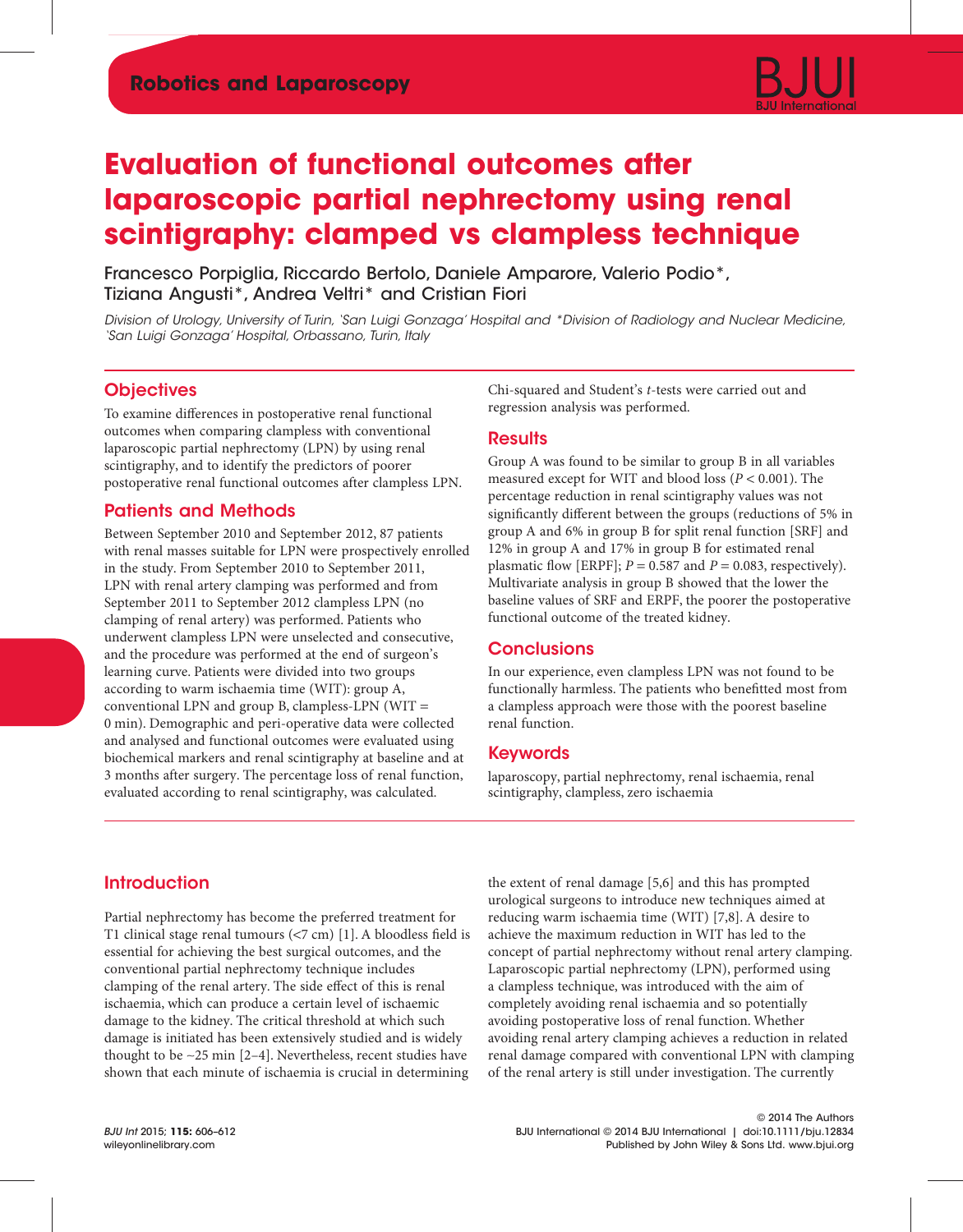available studies were designed to include the variables serum creatinine (SCr) and/or estimated GFR, which could potentially limit crucial information on postoperative functional outcomes because the contralateral kidney may mask biochemical changes, if functioning normally.

The primary aim of the present study was to examine the differences in postoperative renal functional outcomes by comparing clampless with conventional LPN using renal scintigraphy variables. The secondary aim of the study was to look for any predictors of poorer postoperative renal functional outcomes in patients who underwent clampless LPN.

## Patients and Methods

Between September 2010 and September 2012, patients diagnosed with a renal mass suitable for a nephron-sparing surgical approach underwent LPN and were prospectively enrolled in the present study. Renal functional follow-up was performed using renal scintigraphy. Before enrolling in the study, patients provided written informed consent and the study was approved by our institutional ethics committee. A single surgeon, skilled in laparoscopic renal surgery (with >200 procedures carried out), performed the key steps of all surgeries (resection and renorrhaphy phases). Specifically for the purpose of this study, from September 2011 all LPNs were performed using the clampless technique. Patients were divided into two groups according to the intra-operative management of the renal artery: group A included patients treated by conventional LPN (with clamping of renal artery); group B included patients who underwent clampless LPN (WIT = 0 min). Preoperative assessment included abdominal CT and renal scintigraphy using radionuclide 99mTc-mercapto-acetyl triglycine 3.

#### Inclusion Criteria

All patients who were candidates for LPN with renal tumours <7 cm and who had baseline split renal function (SRF) assessed by renal scintigraphy in the range of 45–55% in the treated kidney were enrolled. Only patients for whom WIT was <25 min were considered.

### Exclusion Criteria

Patients with a single or horseshoe-shaped kidney and/or kidney scars observed on preoperative CT were excluded. In addition, patients with complications that could affect kidney function, such as significant bleeding causing severe hypotension, kidney infection or a condition in addition to the treatments investigated in the present study, were excluded.

#### Surgical Technique

Conventional LPN was performed according to a previously described technique [9]. The clampless approach differed from conventional LPN as follows: neither the renal hilum nor the renal artery were clamped, but the renal artery was accurately dissected up to its initial branches; carbon dioxide pressure was raised to 20 mmHg during excision of the lesion; and the tumour was slowly dissected by cold scissors and a suction device. During the resection, any emerging vessel from the resection bed was selectively coagulated by bi-polar forceps or clipped using Hem-o-lok (Teleflex, Wayne, PA, USA) and/or Absolok (Ethicon EndoSurgery, Cincinnati, OH, USA) clips. No dedicated anaesthetic procedures (such as calibrated hypotension) were used in any case. Renorrhaphy was performed in all cases by running suture of the medulla and cortex, both secured by Hem-o-lok clips. In all cases, Floseal (Baxter, Deerfield, IL, USA) and Tachosil (Nycomed, Zurich, Switzerland) were used on the closed parenchymal defect to reduce the risk of postoperative bleeding.

#### **Measurements**

For each patient, we prospectively collected the following variables in a dedicated database: demographic data, including age, gender, body mass index and comorbidities as classified by Charlson's comorbidity index [10]; preoperative variables, including American Society of Anesthesiologists score, clinical tumour size at preoperative CT and the side and location as classified using the PADUA score [11]; peri-operative data, including retro-/transperitoneal approach and operating time, WIT, estimated blood loss and intra-operative complications; pathological data, including positive surgical margin rate and average thickness of peri-tumoural healthy tissue excised; and postoperative complications as classified by the Clavien system [12].

### Evaluation of Renal Function

Serial measurements were used to assess SCr and eGFR, and SRF and estimated renal plasmatic flow (ERPF) were evaluated using 99mTc-mercapto-acetyl triglycine 3 renal scintigraphy. All renal scintigraphy was performed at our institution and read by a dedicated nuclear medicine doctor. Measurements were conducted preoperatively and at 3 months postoperatively. Because a normal range does not exist for SRF and ERPF calculated by renal scintigraphy and there is variability among patients, we created a new variable: baseline weighted differential (b-WD) [4], representing the percentage reduction in SRF or ERPF, taking into consideration their baseline values. This variable was used in our statistical analyses to eliminate possible confounding by different scintigraphic baseline values for patients in the preoperative setting as follows: b-WD for SRF = (SRF 3 months after surgery – baseline SRF)/baseline SRF and b-WD for ERPF = (ERPF 3 months after surgery – baseline ERPF)/baseline ERPF. These variables are referred to as percentage of SRF/ERPF lost hereafter.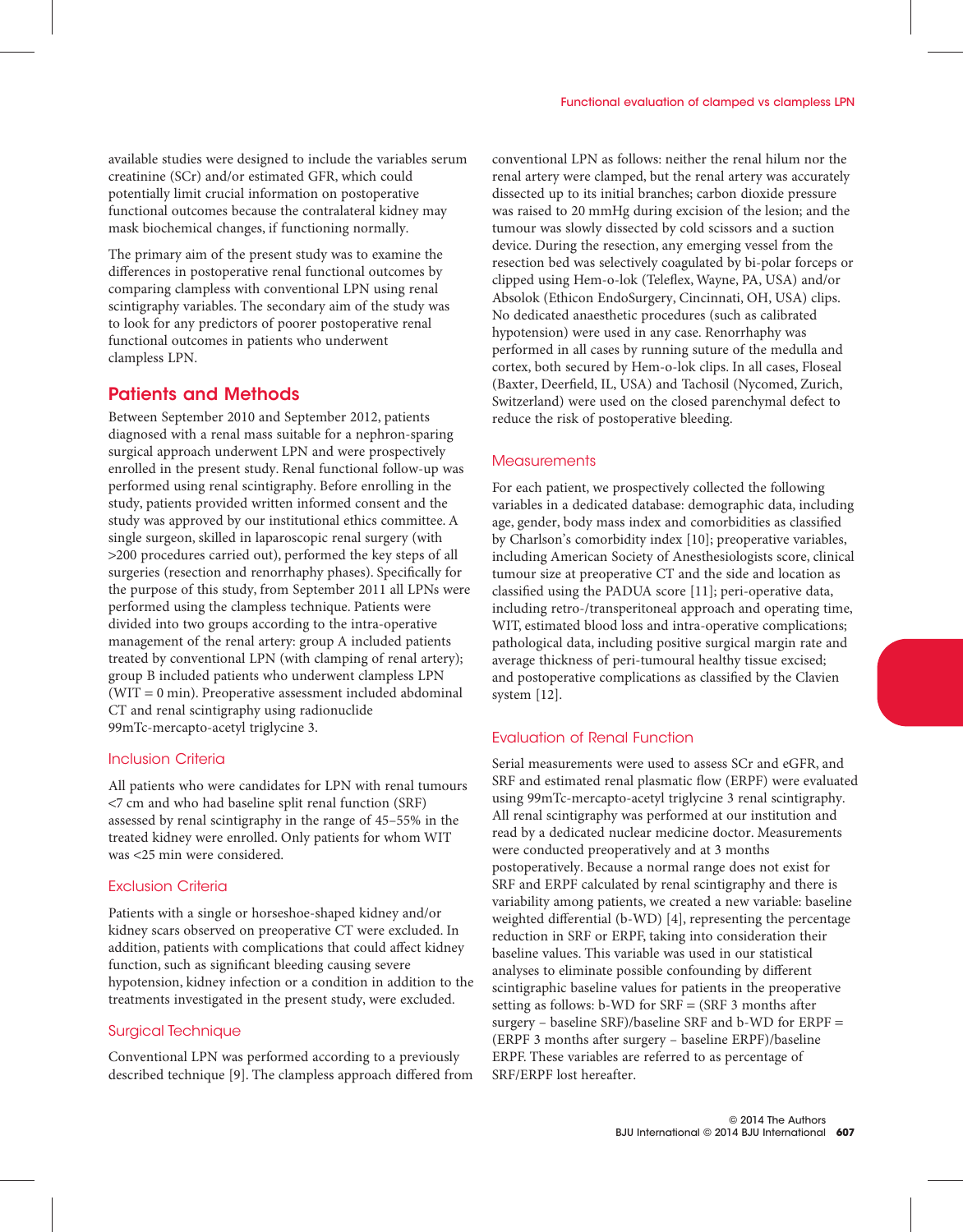#### Pathology Assessment

A dedicated uro-pathologist analysed fresh-tissue specimens from the operating room and defined primary tumour extent in accordance with TNM classification 2009 [13]. A mean value for peri-tumoural healthy tissue thickness was obtained [14]. Histological subtypes and grading were defined in accordance with the WHO [15] and Fuhrman classification systems [16], respectively. A positive surgical margin was defined as cancer cells at the inked parenchymal excision surface level [14].

#### Statistical Analysis

Sample size was calculated to recognise significant differences (*P* < 0.05) of ∼5% between the percentages of ERPF lost in groups A and B, with an adequate power  $(1 - \beta = 80\%)$ . This condition required  $38 + 38 (= 76)$  observations. Because of the possibility of patients dropping out or being lost to follow-up, extra patients were enrolled. Mean values and standard deviations were used to report continuous variables, while frequencies and proportions were used for categorical variables. Mean values for continuous variables were compared using the Student's *t*-test, after verifying that the analysed variables were approximately normally distributed. The chi-squared test was used for frequencies and proportions. Multivariable linear regression analysis was used to identify independent predictors of loss of renal function (e.g. percentage of SRF/ERPF lost) in group B among variables previously tested using a univariable model. Only variables that could potentially influence postoperative renal function were included in the multivariable analysis. All tests were

two-sided; *P* value <0.05 were considered to indicate statistical significance. Statistical analysis was performed using STATISTIC 7 (Statsoft Inc.).

## **Results**

A total of 102 LPNs were performed during the study period. Thirteen patients did not participate in the study because they did not provide the informed consent to undergo baseline renal scintigraphy and subsequent postoperative functional follow-up. Two patients were excluded because they had either a solitary  $(n = 1)$  or a horseshoe-shaped kidney  $(n = 1)$ . Of the 87 patients included in the analysis, 44 underwent conventional LPN and composed group A and 43 patients underwent clampless LPN and composed group B. No patient in group A had WIT >25 min. Demographic, peri-operative data, pathological data and complications are shown in Table 1. In group B, one patient (2.4%) with central angiomyolipoma underwent conventional LPN instead, as renal artery clamping was required because of severe bleeding. This event was recorded as an intra-operative complication and the patient was excluded from the functional analysis. We recorded five (11.9%) medical postoperative complications (fever,  $n = 3$ ; bronchitis,  $n = 2$ ); none were Clavien grade > III. Results of clampless technique were compared with the those for conventional LPN (Table 1). Group A was similar to group B in terms of demographic and preoperative variables. Mean ± SD PADUA scores were  $6.9 \pm 1.2$  and  $7.0 \pm 1.5$  for groups A and B, respectively ( $P = 0.713$ ). The mean  $\pm$  SD WIT was 18.0 ± 5.8 min in group A and all patients in group B had WIT of 0 min (*P* < 0.001). The remaining peri-operative variables were similar, except for estimated blood loss, which was higher in

**Table 1** Demographic, peri-operative and postoperative data stratified by group.

|                                                                  | Group A (WIT $\leq$ 25 min): $n = 44$ | Group B (WIT = 0 min): $n = 42$ | P                 |
|------------------------------------------------------------------|---------------------------------------|---------------------------------|-------------------|
| Age, mean (SD), years                                            | 57.5(12.3)                            | 60.6(12.8)                      | 0.255             |
| Male patients, $n$ (%)                                           | 29(65.9)                              | 30(71.4)                        | 0.584             |
| BMI, mean $(SD)$ , kg/m <sup>2</sup>                             | 27.0(3.6)                             | 26.6(3.4)                       | 0.598             |
| CCI, mean (SD)                                                   | 1.4(1.6)                              | 1.3(1.5)                        | 0.766             |
| ASA score $\geq 3$ , n (%)                                       | 21(47.7)                              | 21(50.0)                        | 0.832             |
| Right-sided, $n$ $(\%)$                                          | 22(50.0)                              | 23(54.7)                        | 0.664             |
| Transperitoneal approach, $n$ (%)                                | 19(43.2)                              | 17(40.5)                        | 0.800             |
| CT scan size, mean (SD), cm                                      | 3.4(1.1)                              | 3.6(1.4)                        | 0.462             |
| PADUA score, mean (SD)                                           | 6.9(1.2)                              | 7.0(1.5)                        | 0.713             |
| Operating time, mean (SD), min                                   | 117.3(32.3)                           | 121.1(31.1)                     | 0.580             |
| WIT, mean (SD), min                                              | 18.0(5.8)                             | $\mathbf{0}$                    | < 0.001           |
| WIT, range, min                                                  | $8 - 25$                              | $\qquad \qquad -$               | $\qquad \qquad -$ |
| EBL, mean (SD), mL                                               | 152.4 (117.6)                         | 290.6 (179.7)                   | < 0.001           |
| Intra-operative complications, $n$ (%)                           | 0(0)                                  | 1(2.4)                          | 0.304             |
| Postoperative complications, $n$ (%)                             | 3(6.8)                                | 5(11.9)                         | 0.417             |
| Thickness of the peri-tumoural healthy tissue rim, mean (SD), mm | 3.9(2.9)                              | 4.3(3.1)                        | 0.538             |
| Malignant lesions, $n$ (%)                                       | 35(79.5)                              | 33(78.6)                        | 0.919             |
| PSMs, $n$ $(\%)$                                                 | 0(0)                                  | 1(2.4)                          | 0.304             |

*BMI, body mass index; CCI, Charlson's comorbitidy index; ASA, American Society of Anesthesiologists; WIT, warm ischaemia time; EBL, estimated blood loss; PSM, positive surgical margin.*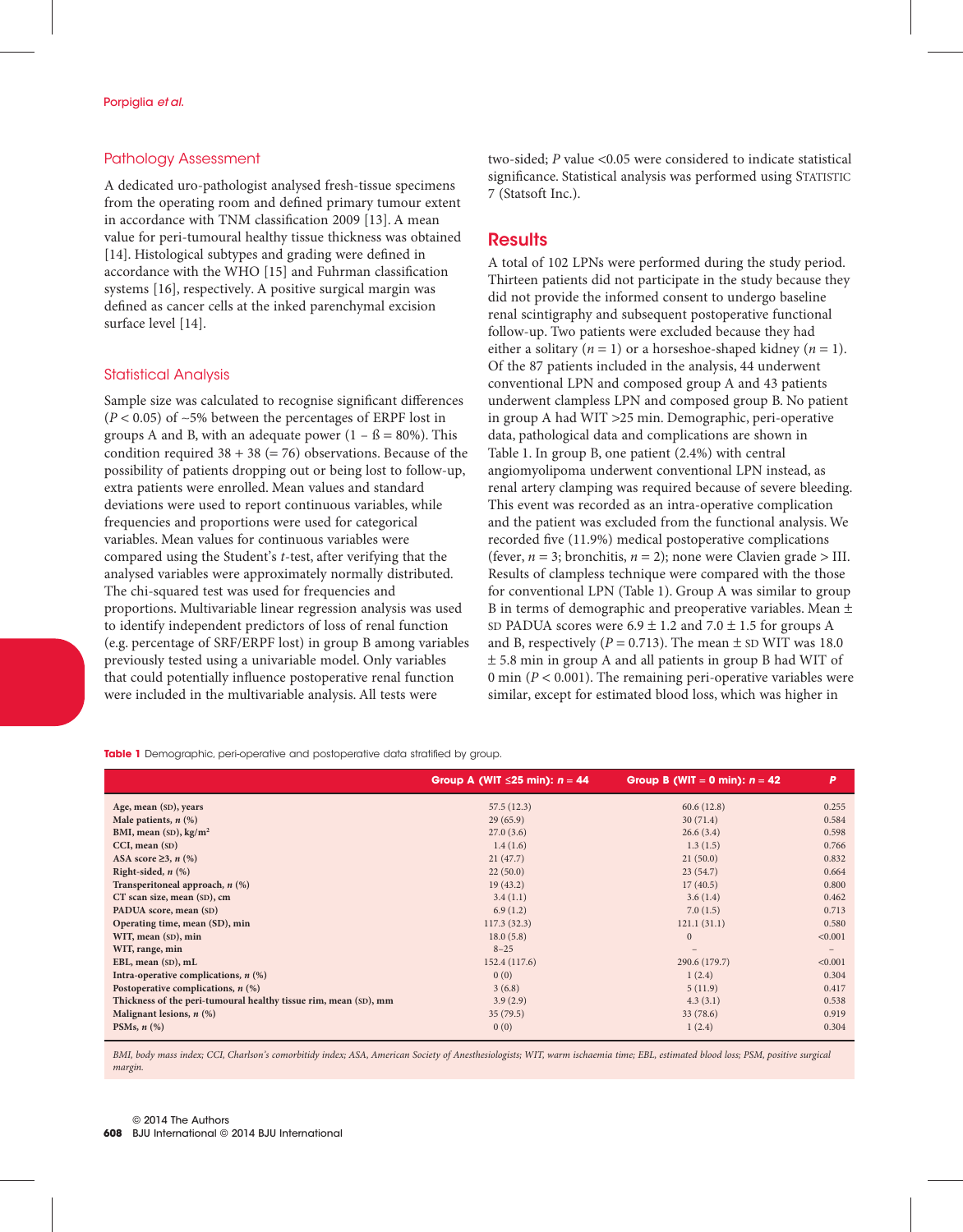**Table 2** Functional results stratified according to warm ischaemia time.

|                                    | Group A (WIT $\leq$ 25 min): $n = 44$ | Group B (WIT = 0 min): $n = 42$ | P                |
|------------------------------------|---------------------------------------|---------------------------------|------------------|
| SCr, mean (SD), mg/dL              |                                       |                                 |                  |
| Baseline                           | 0.95(0.25)                            | 0.95(0.19)                      | 1.000            |
| 3 months after surgery             | 0.98(0.13)                            | 0.96(0.20)                      | 0.582            |
| $P^*$                              | 0.482                                 | 0.815                           |                  |
| eGFR, mean (SD), mL/min            |                                       |                                 |                  |
| Baseline                           | 93.2(21.4)                            | 89.0 (17.5)                     | 0.719            |
| 3 months after surgery             | 91.7(22.7)                            | 88.4 (17.3)                     | 0.206            |
| $P^*$                              | 0.750                                 | 0.875                           |                  |
| SRF, mean (SD), %                  |                                       |                                 |                  |
| Baseline                           | 49.4(4.7)                             | 49.8(5.3)                       | 0.712            |
| 3 months after surgery             | 47.2(4.9)                             | 48.6(5.3)                       | 0.206            |
| $P^*$                              | 0.034                                 | 0.302                           |                  |
| ERPF, mean (SD), $mL/min*1.73 m2$  |                                       |                                 |                  |
| Baseline                           | 191.9 (38.8)                          | 182.0 (49.7)                    | 0.305            |
| 3 months after surgery             | 172.5(39.0)                           | 174.7(44.8)                     | 0.413            |
| $P^*$                              | 0.022                                 | 0.793                           |                  |
| Baseline vs 3 months after surgery |                                       |                                 | $\boldsymbol{P}$ |
| b-WD SRF, mean (SD)                | $-0.06(0.08)$                         | $-0.05(0.09)$                   | 0.587            |
| b-WD ERPF, mean (SD)               | $-0.17(0.15)$                         | $-0.12(0.11)$                   | 0.083            |

*\*Student's* t*-test: baseline vs 3 months after surgery. WIT, warm ischaemia time; SCr, serum creatinine; eGFR, estimated GFR; SRF, split renal function; ERPF, effective renal plasmatic flow; b-WD: baseline-weighted differential.*

**Table 3** Multivariate linear regression model performed in group B using (A)[(3 months after surgery SRF–baseline SRF)/baseline SRF] and (B) [(3 months after surgery ERPF–baseline ERPF)/baseline ERPF] as dependent variables, respectively.

| (A) SRF b-WD                                                         | d.f. | β                          | <b>B</b> standard error |                                  |
|----------------------------------------------------------------------|------|----------------------------|-------------------------|----------------------------------|
| Intercept<br>CT-scan size (cm)<br>PADUA score<br><b>Baseline SRF</b> |      | 0.223<br>0.175<br>$-0.371$ | 0.168<br>0.167<br>0.143 | 0.007<br>0.193<br>0.303<br>0.013 |
| (B) ERPF b-WD                                                        | d.f. | ß                          | <b>B</b> standard error |                                  |
| Intercept<br><b>Baseline SRF</b><br><b>Baseline ERPF</b>             | 1    | $-0.327$<br>$-0.233$       | 0.167<br>0.158          | 0.007<br>0.135<br>0.030          |

*SRF, split renal function; ERPF, estimated renal plasmatic flow; b-WD, baseline-weighted differential; d.f., degrees of freedom.*

group B (group A: 152.4 ± 117.6; group B 290.6 ± 179.7; *P* < 0.001). Nevertheless, this was not reflected in differences in transfusion rates between the groups (no transfusion was reported in either group). No differences were noted between the groups in postoperative complications. Positive surgical margin rates and thickness of peri-tumoural healthy tissue excised were also similar. Renal function results are shown in Table 2 and Figs 1–3. Groups A and B were similar at baseline assessment of renal function. No differences were observed in SCr and eGFR, and mean values were also similar in the two groups at 3 months after surgery. Conversely, in group A, SRF and ERPF values at 3 months after surgery were significantly lower than their baseline values ( $P = 0.034$  and  $P = 0.022$ , respectively), without being significantly different from the mean values 3 months after surgery in group B (Figs 1,2).

**Fig. 1** Split renal function (SRF): group A, laparoscopic partial nephrectomy (LPN) with warm ischaemia time (WIT) ≤25 min, columns on the left; group B, LPN with WIT = 0 min, columns on the right. Blue columns show baseline median values of both groups; red columns show median values of both groups 3 months after surgery. No differences in median SRF values were recorded when comparing group A with group B at either baseline ( $P = 0.712$ ) or 3 months after surgery ( $P = 0.206$ ). No differences in SRF were found when comparing baseline values with those 3 months after surgery in group A ( $P = 0.034$ ). In group B, the mean SRF 3 months after surgery was significantly lower than its baseline value  $(P = 0.302)$ . POM, postoperative month.



Consistent with these results, percentages of SRF and ERPF lost were not significantly different between the groups (SRF: −6% in group A and  $-5\%$  in group B; ERPF:  $-17\%$  in group A and  $-12\%$ in group B;  $P = 0.587$  and  $P = 0.083$ , respectively), although a trend towards a greater reduction was observed in group A for both functional variables (Fig. 3). In regression analysis performed in group B (see Table 3), only unmodifiable factors, such as CT scan size  $(P = 0.012)$ , baseline SRF  $(P = 0.004)$  and PADUA score  $(P = 0.022)$ , were predictive of a higher percentage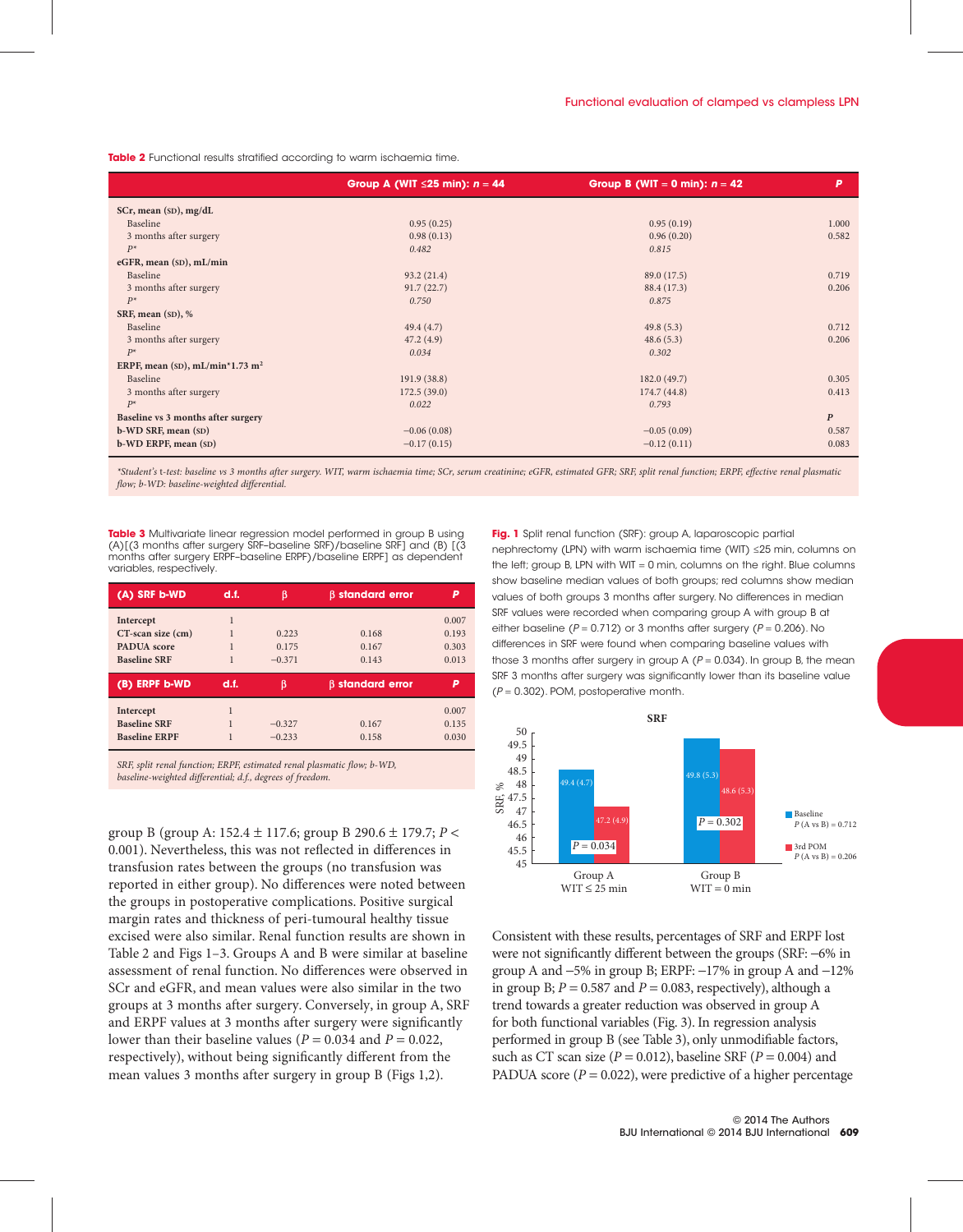**Fig. 2** Estimated renal plasmatic flow (ERPF): group A, laparoscopic partial nephrectomy (LPN) with warm ischaemia time (WIT) ≤25 min, columns on the left; group B, LPN with WIT = 0 min, columns on the right. Blue columns show baseline median ERPF for both groups; red columns show median ERPF for both groups 3 months after surgery. No differences in median ERPF values were recorded when comparing group A with group B at either baseline ( $P = 0.305$ ) or 3 months after surgery ( $P =$ 0.413). No differences were found when comparing baseline EPRF values with those 3 months after surgery in group A ( $P = 0.022$ ). In Group B, the mean ERPF value 3 months after surgery was significantly lower than its baseline value ( $P = 0.793$ ). POM, postoperative month.



**Fig. 3** Baseline-weighted differential (b-WD) for split renal function (SRF) and estimated renal plasmatic flow (ERPF): group A, warm ischaemia time (WIT) ≤25 min, is shown in light grey; group B, WIT = 0 min, is reported in dark grey. b-WD values for SRF and ERPF were not significantly different between the groups.



of SRF lost in the univariate analysis. Baseline SRF (*P* = 0.004) and ERPF  $(P = 0.014)$  were predictive of a higher percentage of ERPF lost. In multivariate analysis, baseline SRF was found to be the only independent factor predictive of a higher percentage of SRF loss ( $P = 0.014$ ). Accordingly, baseline ERPF was the only independent factor predictive of a higher percentage of ERPF loss  $(P = 0.049)$ .

#### **Discussion**

Recent studies on partial nephrectomy functional outcomes have reported that renal damage and subsequent loss of renal function occur even in cases with low WIT, demonstrating that each minute is crucial when the renal artery is clamped [5,6,17]. Based on these findings, an innovative LPN technique was introduced with the aim of saving kidneys from ischaemia, and the first clampless LPN was described [18,19]. A modified technique was then proposed [20,21], incorporating pharmaceutically induced intra-operative hypotension [22,23] and segmental renal artery clamping. The intra-operative reduction in blood pressure included in this technique is not always feasible, however, given the possible vascular comorbidities of patients [24,25]. Indeed, Gill et al. [26] furthered this research by developing a super-selective vascular micro-dissection and tumour devascularisation technique (the so-called 'zero ischaemia technique'). In our institution a few selected lesions have anecdotally been treated using the clampless approach, but since September 2011, we have systematically approached each clinical stage T1 renal mass using clampless LPN to obtain a consecutive series of patients evaluable in terms of post-partial nephrectomy renal functional outcomes without the confounder of ischaemia time. It is known that loss of renal function after partial nephrectomy is a multifactorial process related to unmodifiable factors (age, comorbidities and preoperative renal function) and modifiable factors (duration of ischaemia and sacrifice of unaffected nephrons). While designing the present study, we believed that eliminating the impact of ischaemia would have facilitated studies on other variables responsible for modifications in renal function after partial nephrectomy. Indeed, in this setting quantification of loss of renal function is difficult, especially when analysing patients with approximately normal baseline renal functions; SCr and eGFR are commonly used, but a functioning contralateral kidney may influence the results. By contrast, renal scintigraphy has been shown to be a reliable tool for measuring loss of renal function after partial nephrectomy [3,4,6]. In the present study, we evaluated a consecutive series of 87 patients who underwent LPN. Beginning in September 2011, all LPNs were performed using a clampless approach. The choice was dictated by the fact that, excluding a randomised study, this was the best way to limit other selection biases that could potentially occur in choosing candidates for clampless LPN. In this way, we collected a consecutive cohort of patients undergoing a clampless technique without selecting them. The aim of the study was to compare functional results of clampless LPN with those of clamped LPN to eventually find some differences between these approaches that could justify the higher risks of complications associated from the apparently more challenging procedure of clampless LPN. Patients were divided into 'clamped' and 'clampless' groups: group B (WIT >1 min) and group A (WIT = 0 min). WIT was  $\lt 25$  min in all the clamped procedures. Patients who underwent the clampless LPN were similar to those who underwent a clamped LPN in all peri-operative variables except for estimated blood loss,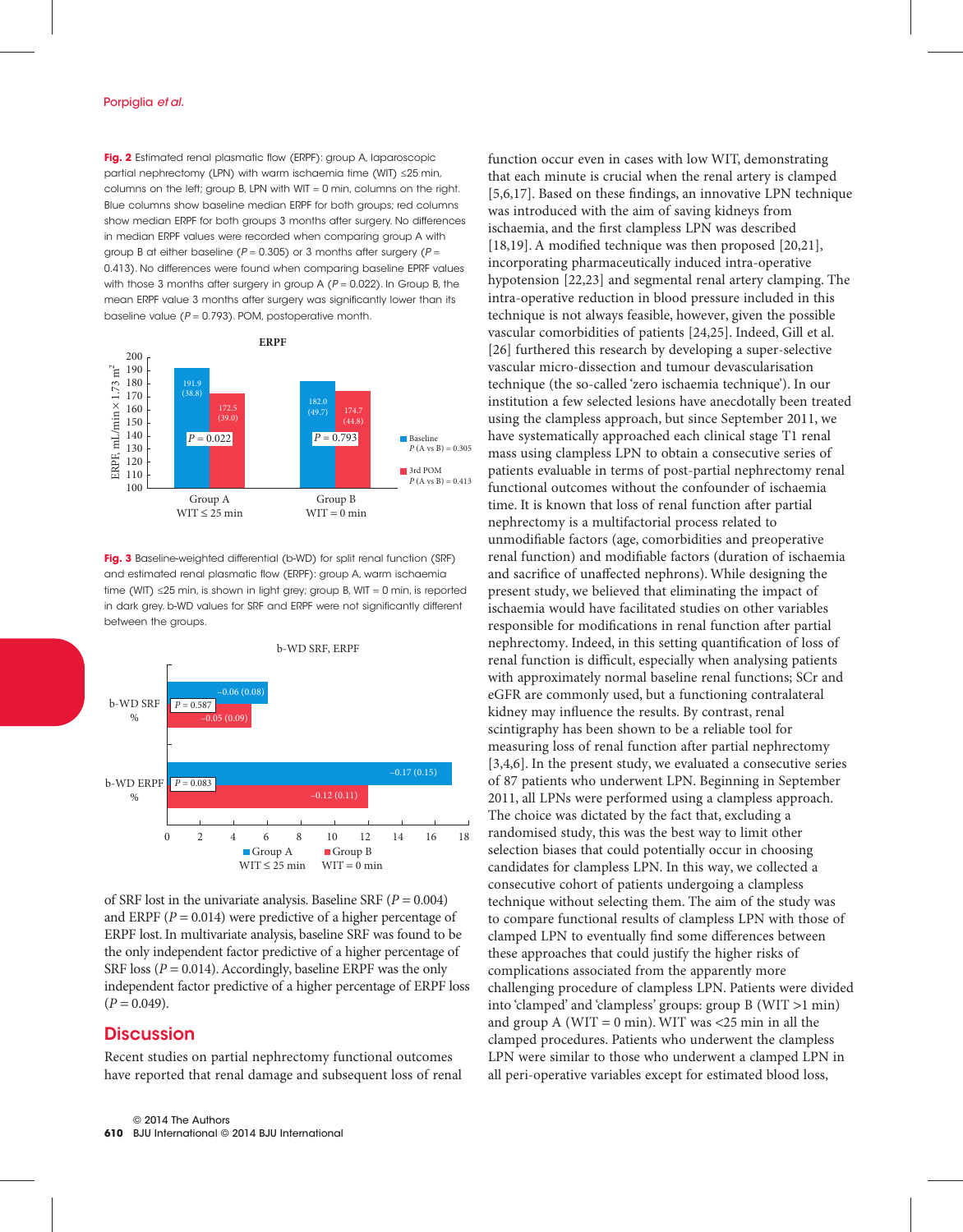which was higher in the clampless group as expected, although this was not reflected in differences in transfusion rate. One case of complex angiomyolipomas in the clampless consecutive series required intra-operative clamping of renal artery because of consistent bleeding and was excluded from our analysis. We believe that such lesions are at higher risk of conversion to a clamped approach but accurate dissection of the renal artery before beginning the resection should facilitate prompt clamping, if required, without compromising the safety of the procedure. We considered the time point of 3 months after surgery to be sufficient for scintigraphic evaluation; in a previous study [4], we showed using a 4-year long scintigraphic follow-up that renal damage is detectable by renal scintigraphy within 3 months postoperatively, then remains stable over time. The previously created variable b-WD, which represents the percentage of SRF and ERPF lost relative to their baseline values, was used in statistical analyses to eliminate the possible confounder of different scintigraphic baseline values. In previous multivariate analyses, WIT was the main factor explaining postoperative loss of renal function, and we were concerned it could conceal the statistical influence of other variables in a multivariate model. Interestingly, in the present study, group B could be used for a multivariable analysis that eliminates the statistical weight of WIT; in clampless patients, the independent factor that increased the percentage of loss in the studied scintigraphic variables (SRF and ERPF) was the baseline value of the variable itself, which confirmed that kidney quality during the preoperative assessment is crucial in predicting functional outcomes after LPN and, in our experience, this is true even in case of clampless LPN. In the present analyses, we found that patients in the clampless group (group B) experienced a lower loss of renal function as evaluated using percentages of SRF and ERPF lost (SRF: group A, −6%; group B, −5%; ERPF: group A, −17%; group B, −12%), confirming the results of a previous report by Hung et al. [27]; however, the differences were not statistically significant: patients in group A were similar to those in group B; for this reason, at the end of our analysis, we could approximate groups A and B inside one group only.

Based on these findings, a surgeon would have to modulate LPN on the basis of a patient's baseline renal function; for good preoperative renal function, conventional LPN with WIT <25 min may be the optimum technique, and the risk of a more challenging clampless LPN may be unnecessary, while for patients with poorer baseline renal function, it is crucial to minimise WIT by using a clampless approach (or other techniques), if feasible, to reduce the inexorable loss of renal function after partial nephrectomy compared with the baseline.

The present study highlights the fact that loss of renal function after LPN is not correlated to WIT and baseline renal function only; we found a loss of renal function even in

patients who underwent the clampless technique and who had normal renal function at baseline, suggesting that the suture technique (e.g. through suture damage) and the quantity of removed healthy parenchyma could play a crucial role.

The present study has some limitations. Although it was conducted prospectively, a larger sample size would be required to confirm our findings. The patients included in the clampless group were unselected, but they underwent LPN in the later part of surgeon's learning curve for LPN. Notwithstanding these limitations, to our knowledge, this study is the first to investigate renal functional outcomes using renal scintigraphy in a consecutive series of patients who underwent clampless LPN. Our analysis of this group of patients allowed us to evaluate functional outcome irrespective of WIT. Patients who benefitted most from the clampless approach seemed to be patients with compromised baseline function; therefore, surgeons should preoperatively assess the renal function of a patient in order to determine the most suitable WIT for him/her and then choose the best surgical technique to achieve the aim.

In conclusion, in our experience, clampless LPN was a safe procedure: meticulous dissection of the renal artery before performing tumour resection allows prompt clamping if required without compromising the safety of the procedure. With regard to functional evaluation, which was the primary aim of the present study, we observed some renal functional compromise even in patients undergoing clampless LPN. Patients who benefitted mostly from a clampless approach were those with poorer baseline renal function. As ischaemia was rendered a non-factor in this group, it is likely that this incremental functional loss was primarily driven by volume loss or by renorrhaphy-related damage. Future studies should evaluate renal volume data alongside scintigraphy data to better inform this debate, and definitive conclusions need to be drawn about the clinical significance of such minimal damage.

## Conflict of Interest

Nothing to declare.

#### **References**

- **1 Ljungberg B, Cowan NC, Hanbury DC et al.** EAU guidelines on renal cell carcinoma: the 2010 update. *Eur Urol* 2010; 58: 398–406
- **2 Novick AC.** Renal hypothermia: in vivo and ex vivo. *Urol Clin North Am* 1983; 10: 637–44
- **3 Porpiglia F, Renard J, Billia M et al.** Is renal warm ischemia over 30 minutes during laparoscopic partial nephrectomy possible? One-year results of a prospective study. *Eur Urol* 2007; 52: 1170–8
- **4 Porpiglia F, Fiori C, Bertolo R et al.** Long-term functional evaluation of the treated kidney in a prospective series of patients who underwent laparoscopic partial nephrectomy for small renal tumors. *Eur Urol* 2012; 62: 130–5. Epub 2012 Feb 14
- **5 Thompson RH, Lane BR, Lohse CM et al.** Every minute counts when the renal hilum is clamped during partial nephrectomy. *Eur Urol* 2010; 58: 340–5